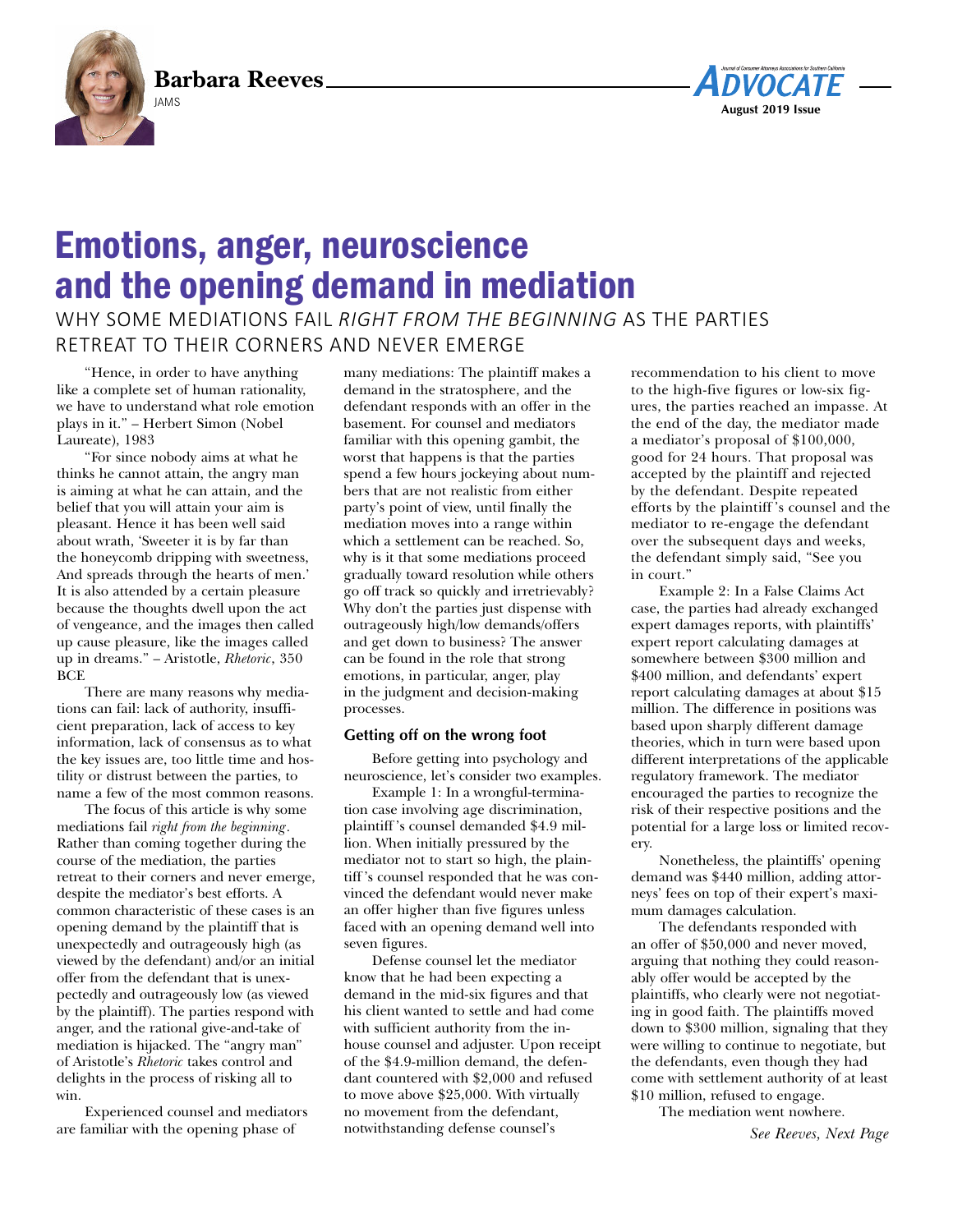

 The common factor in both examples is an unreasonably high opening demand followed by an unreasonably low offer. In the first example, the defendant initially froze, then became bullish on its position, becoming more and more confident that the plaintiff 's claim would be defeated in court. In the second example, the defendant froze and decided not to participate.

 Given that plaintiffs' opening demands are often extremely high and defendants' initial offers are generally extremely low, wouldn't one expect that rational decision-makers would simply set aside the opening moves and continue to negotiate in an effort to reach a realistic range? It would seem logical that if the parties possess the same information about the facts and have the benefit of knowledgeable counsel advising on the law, they should be able objectively to evaluate the total potential damages, discount for the likelihood of success and negotiate within an agreed-upon range.

 However, we know that even when people face the same decision, with the same information, they nonetheless may make different choices. Why?

 The thesis of this article is that unexpected and extreme positions taken in the opening demands and/or offers can trigger anger. Anger is an extremely powerful emotion that can completely disrupt rational cognitive processes when making judgments and decisions. To explain this, the article turns to the neuroscience and psychology of human decision-making.

### **Psychology and neuroscience**

 I am not a neuroscientist or a psychologist, but I read a lot. This article draws on my nonscientific summary of current findings from the fields of psychology and neuroscience, and what they can tell us about the question of why extremely high opening demands and/or extremely low initial offers sometimes result in failed mediations.

 Historically, research into decisionmaking focused on the economics of evaluating expected gain or loss against conditions of uncertainty. The rational man would calculate expected gains and potential losses, apply reasonable

probabilities and reach a decision regarding the value or cost of a particular decision. Over the past few decades, researchers in other fields, specifically psychology and neuroscience, have been trying to understand how the brain handles decision-making. They have concluded that the brain does not use a unified neural path to process information when faced with decisionmaking under conditions of uncertainty; rather, it engages several different regions and neural circuits, some of which are stimulated by, and in turn generate, emotions. This field is often called cognitive neuroscience, and it interconnects with the field of psychology in understanding how and why people make judgments about, for example, financial matters.

 Cognitive neuroscience research has studied the roles of different regions of the brain when we make judgments, regions that are activated when logical thought is triggered and when emotions are involved. When someone experiences an extreme insult, physiological changes, such as increased heart rate and endocrine activity, occur in the body and are relayed to the brain, where they are transformed into an emotion. That emotion flows into the circuits the brain is using to make or respond to specific decisions involving choice under uncertainty. Functional imaging studies have shown that the insular cortex is activated when subjects evaluate the fairness of offers of money from another, which produces an emotional response. The level of activity in the insular cortex predicts the likelihood of rejecting an unfair offer. Both neuroscience and psychology recognize that judgments and decisions are not simply the results of logical analyses of risks and rewards, costs and benefits, but are also guided by evaluations of fairness and endowment.

 Fairness is ingrained into us from childhood. A child may be happy to receive a treat but then become angry when her sibling receives a larger or better treat. (Frans de Waal's capuchin monkey fairness test demonstrates this well: Two monkeys perform tasks, but one perceives that her reward is not equivalent

and angrily throws it back at the experimenter. You can view a brief except of it here: [https://www.youtube.com/watch?v](https://www.youtube.com/watch?v=meiU6TxysCg)  $=$ meiU6TxysCg.)

 There are a number of emotions that impact decision-making: joy, sorrow, fear, anxiety and anger, to name a few of the most common. Researchers have identified anger as being especially powerful and as having a strong impact on decision-making. Angry people are less likely to trust others and are more inclined to blame others. They tend to make riskseeking choices, have optimistic perceptions of future risk and be driven by a defensive optimism that de-emphasizes the importance and impact of negative events. The more anger they feel, the more blame they will place on others.

 A well-known study conducted after the 9/11 terrorist attacks had people read either a real news story about the threat of an anthrax attack (selected to elicit fear) or a real news story on the celebrations of the 9/11 attacks by people in some Arab countries (selected to elicit anger). The participants were then asked a series of questions about perceived risks and policies. Participants who had been exposed to the story that elicited concern and fear viewed the world as a riskier place than those who had been exposed to the story that elicited anger. The anger-induced group perceived lower risk in the world and were more optimistic about perceptions of risks within the year following 9/11. It appeared that anger had activated a defensive optimism that de-emphasized the importance and impact of negative events and increased the participants' belief in their ability to prevail over potential risks.

 A similar study modified the test: After viewing an anger-inducing video (of a boy being bullied), participants were more punitive toward defendants in a series of unrelated fictional tort cases involving negligence and injury than were those who watched a neutral video – unless they were told that they'd be held accountable and would be asked to explain their decisions to an expert. Those who were told they'd be held accountable to explain their views

*See Reeves, Next Page*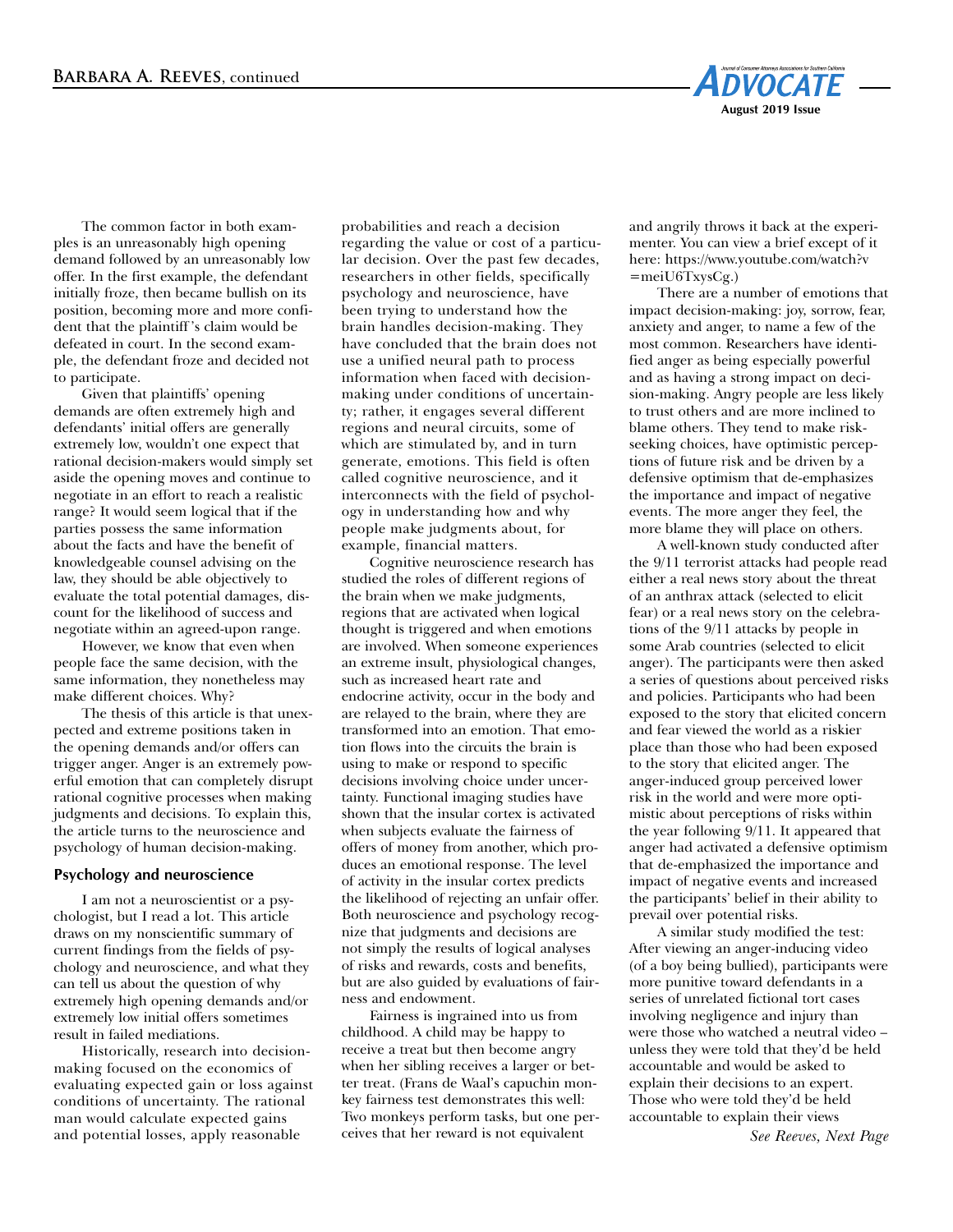

managed to control the anger they felt and made more "neutral" decisions. Accountability does not necessarily change the fact that the decision-makers felt anger; rather, it appears to change how decision-makers can control their feelings.

 In other words, anger provides the motivation to respond harshly to a perceived injustice. Anger causes people to be optimistic about their ability to fight back and to prevail. Anger causes people to become more certain about their predictions, to desire more control, to blame others and to be unwilling to be pleasant. Angry people view negative events as being caused by and under the control of someone else. Anger can degrade decision-making and override otherwise rational courses of action.

 This optimism is derived primarily from a sense of certainty and predictability, as well as from a sense of control over outcomes. Rather than causing people to consider alternative options before acting, anger prompted them to make quick and harsh judgments, with confidence, a sense of control, and negative thoughts about others.

### **How this applies to mediation**

In most mediations, positive developments accumulate slowly, creating trust, and the dialogue improves. Essentially, through a set of reciprocal moves, trust evolves as parties make trade-offs.

When a party makes an excessively high demand or low offer, negotiations can begin on the wrong foot. Parties who are invested in the case, or who strongly identify with their positions, perhaps because they were involved in the conduct or decision that led to the dispute, react to an initial excessively high demand or low offer as one would to a physical attack or an attack on one's strongly held values. During the initial stage, the parties don't necessarily expect cooperation, but neither do they expect a punch in the stomach or an attack on their values.

 As described above, once such an initial move triggers anger, the angry party is more likely to make overly

optimistic judgments of future events and thus choose a high-risk, high-reward option – millions for defense, not a penny for compromise – a choice that is self-defeating in a mediation. In mediation, these appraisal tendencies caused by anger may lead to undesirable outcomes, such as unrealistic optimism, overconfidence and inability to evaluate risks properly.

 What can be done to get the mediation back on track?

 First, during the pre-mediation call, inform the mediator of prior settlement communications. This will enable the mediator to better understand the parties' expectations going into mediation and avoid unexpectedly high demands and/or low offers.

 Second, at the mediation, the mediator can "coach" counsel and the parties about the damage that unreasonably high or low opening positions can cause and encourage the parties to consider how they expect the other party to respond, and how they would respond to hypothetical positions, in an effort to place the parties in a negotiating range that will not trigger an angry response. By testing for emotional responses, the parties can be prepared to avoid them.

 Third, resist the temptation to begin exchanging numbers too soon. Talk and negotiate with the mediator about the "right" number to get the negotiations started on the right foot and take your time before launching your demand.

 Fourth, consider to whom the parties in the room are accountable, whether or not they settle. Adding that consideration to the discussion should temper the likelihood of a party making an excessively high demand/low offer, and if such an excessively high demand/low offer is made, identifying to whom the parties are accountable and discussing how they will explain their positions should enable them to temper their anger.

 Fifth, once an excessively high demand/low offer is on the table, parties with a great deal of experience with mediations, such as experienced counsel, should be able to correctly identify what happened, screen out the offending

demand or offer and suggest that both parties recalibrate their positions. The parties themselves may not have the ability to distance themselves from their anger; they may need the strong hand of their counsel, and of the mediator, to regain control of their neural circuits.

#### **Conclusion**

 The opening demand in a mediation is more than just a number for beginning the negotiation. It is a communication that sends a multilayered message to the other party, one that will activate neural networks transmitting neurons through the brain, producing calm, logical analysis and predictably strong emotional responses.

 Looking back at the two examples above, one can see how the mediations unraveled so quickly.

 In the first example, during the day, the defense counsel had confidentially let the mediator know that his client recognized that there was liability, disputed the amount of damages and recognized exposure to attorneys' fees. As a result, defense counsel expected to see the negotiating move into high five figures or even the low six figures. Defense counsel was comfortable with the mediator's proposal at the end of the day.

 What the defense counsel and the mediator missed was the in-house counsel's shocked and angry response to the \$4.9-million demand. His anger bubbled up and fed on itself during the day as he planned how to defeat the plaintiff 's claim in court and vowed to defend his company's position, becoming more and more confident. He was convinced that the plaintiff was acting in bad faith, disrespecting the process and disrespecting the defendant. He kept his feelings to himself until he had the opportunity to respond to the mediator's proposal with not only a "no," but a "hell no."

 In the second example, the defendants became so angry at the excessively high demand that they convinced themselves that any reasonable offer they made, even in the low seven figures, would be useless, so they ended the mediation. This in turn angered the

*See Reeves, Next Page*